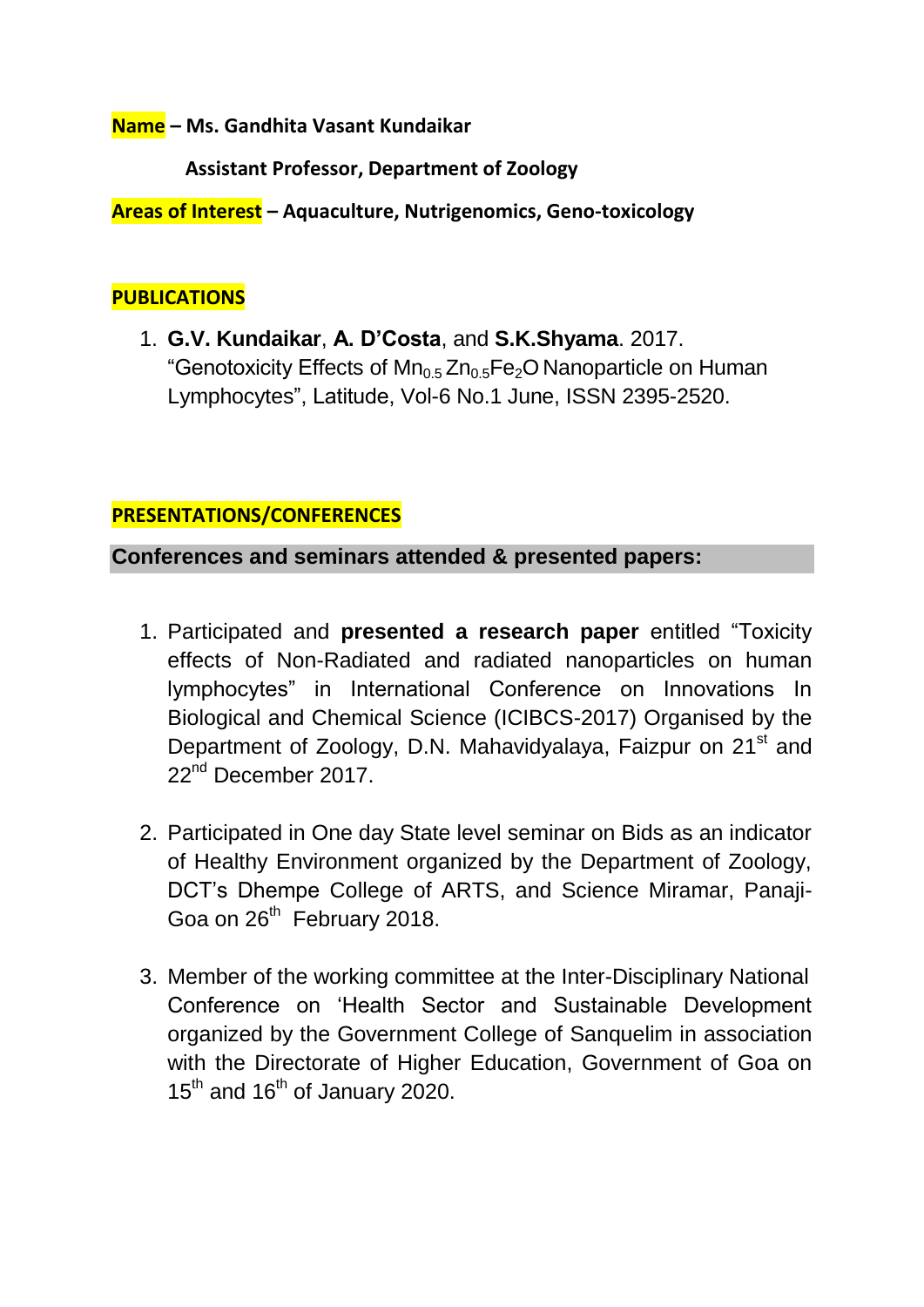## **Other Information**

## **Membership:**

**SBSI Mentor, Department of Zoology, Goa University**

**Workshops/Orientation Program, Refresher course attended:**

- 1. Faculty Development Programme on "Teachers as the Gamechangers' held on 2<sup>nd</sup> November 2018 organized by the Staff Academy of Government College of Arts, Science and Commerce Sanquelim.
- 2. State level meeting and workshop on Theory and Practical Syllabus of "Wildlife and Ecotourism" under CBCS of Goa University on 20<sup>th</sup> January 2019 at Carmel College of Arts, Science and Commerce for Women, Nuvem, Salcete, Goa.
- 3. A three-day training session on "Aspire for Excellence" was organized by the Directorate of Higher Education, Goa from 15<sup>th</sup> to 17<sup>th</sup> February 2019.
- 4. One day workshop on " Geospatial Data Collection and its Analysis Using Open Source Android App Epicollect5 and QGIS" Organized by Government College of Arts, Science and Commerce Sanquelim on 19<sup>th</sup> September 2019.
- 5. Regional Webinar on "Conservation Concerns of Mugger Crocodile" on the occasion of World Crocodile Day June 17, 2021.
- 6. Three- Day Workshop on Learning Statistics and Data Analysis Using MS Excel held on 16 th to  $18<sup>th</sup>$  July 2021, Organized by Simple Statistics Solution and Training Provider, Tirunelveli, Tamilnadu, India.
- 7. Four-days International online workshop on "Data Analytics using Python & R" Organized by Institute for Statistics and Analytical Research (ISAR), Chennai from  $5<sup>th</sup>$  to  $8<sup>th</sup>$  July 2021.
- 8. Two-days International Online workshop on Academic Writing: Ethical issues organized by Global Institute of Statistical Solutions from  $5<sup>th</sup>$  to  $7<sup>th</sup>$  August 2021.